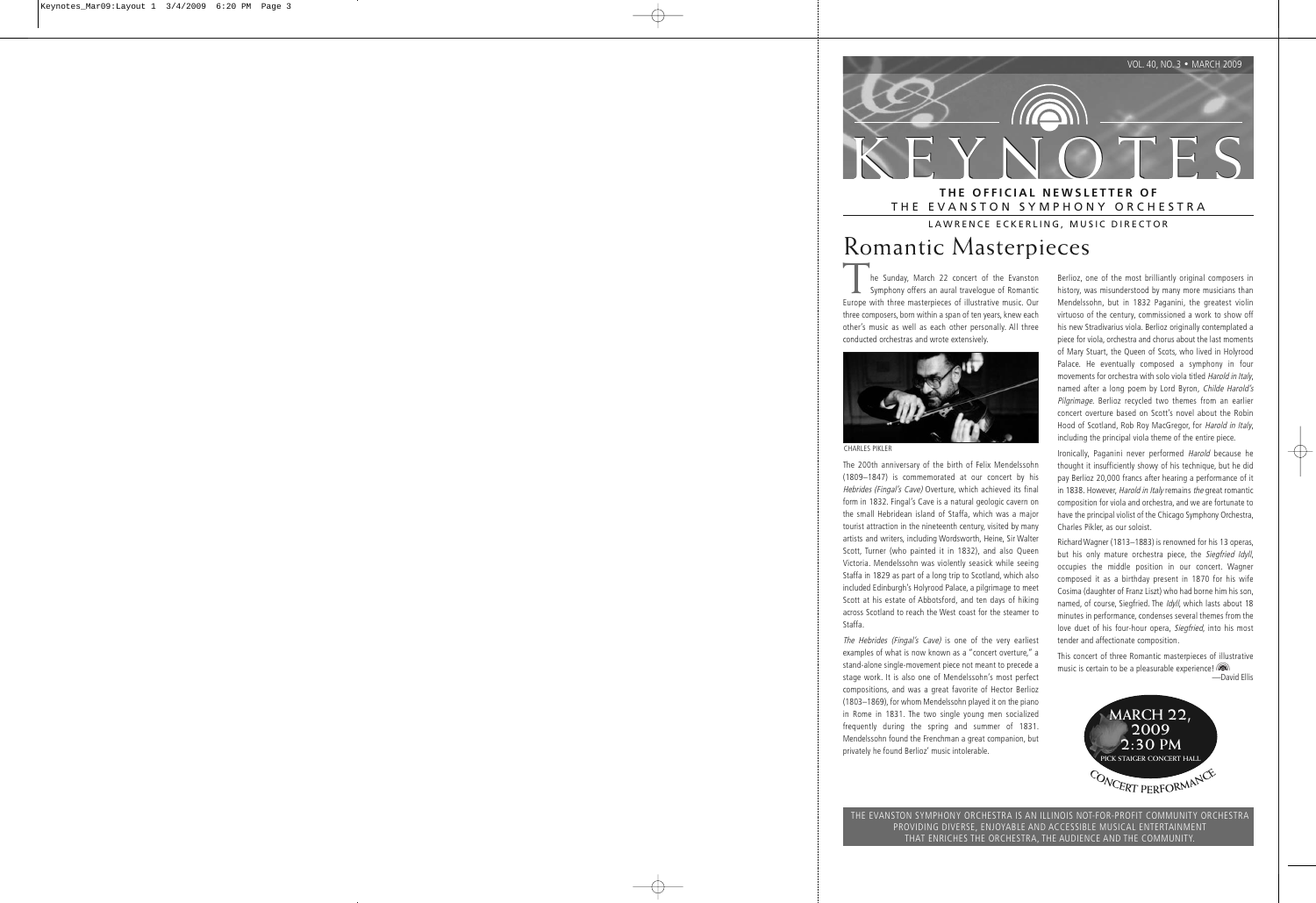## BEHIND THE SCENES



When we started (and titled) this column in Keynotes, I thought it would be interesting for our subscribers to get some insight as to what Music Directors do in preparing for the upcoming concert. In fact, what I think will be most interesting for this issue is detailing how many different things in the last month have occurred simultaneously, giving new meaning to the word "multi-tasking"!

As I began organizing this article, multiple major items were taking place, not to mention smaller projects within the larger categories. First, we were arriving at concert week for the February concert, with composer Joseph Schwantner, and violinist/composer Mark O'Connor both coming into town. And we were in the midst of rehearsals, meetings, dinners, pre-concert lectures, and the concert itself (featuring the Illinois premiere of Schwantner's Chasing Light….)

LAWRENCE ECKERLING, MUSIC DIRECTOR

During that same incredibly busy week, programming was nearing completion for next season (our 64th), subject to the availability of both guest artists and of our concert venue. Last minute schedule changes by two of our planned soloists forced complete revision of one of the concerts for next season, including finding a new guest soloist, and moving the other program to the following 65th season (for which planning is already underway).

Oh, and I almost forgot. Two days after our highly successful concert on February 8 was the first rehearsal for our upcoming March 22 concert. (And my personal study had been going on for over a month in advance of that first rehearsal.) The orchestra was on such a "high" from the concert experience that it clearly was the best first rehearsal I have conducted since joining the ESO six years ago!

I have no doubt that as you are reading this, we are close to performing our March Concert, preparing our pre-concert lecture for Musical Insights, working with Charles Pikler, principal violist of the Chicago Symphony (the soloist in Berlioz' Harold In Italy), and that our 64th season will have been finalized and approved. (And I'll have been studying the music for our May Concert, as well as writing another "Behind The Scenes" article for Keynotes and also programming for our upcoming Westfield Old Orchard free summer concert on June 28.) The list goes on....and on....and on....

> —Lawrence Eckerling Music Director, Evanston Symphony Orchestra

### HELPING CHILDREN SUCCEED IN SCHOOL AND IN LIFE

The Evanston Symphony Orchestra is currently running two very successful educational programs in Evanston and Skokie. We are proud to be a true community orchestra and recognize the need to help bring quality music education to students in our community.

Music In Your World is our program for Head Start, Pre-K for All and Pre-K At Risk students in District 65. The goal of this program is to awaken an interest in music early in life and engage students in a positive, creative activity that they can enjoy throughout their lives. Just about all the students involved in this program are from low income, minority families. These are not students who will have private music lessons. We bring a music education professional into the classrooms of about 400 children four times a year. We bring orchestra musicians as well. We sing, dance, play instruments and teach basic music knowledge and language. The sessions are high energy and the children learn through participation and repetition. Everyone, students, teachers and musicians, has a lot of fun.

Play Me a Picture, Paint Me a Tune! is our program for elementary and middle school students in public and parochial schools in Evanston and Skokie. Each year we select one piece of music from an upcoming concert and take it to the art teachers in the schools. The students listen to the music and create their own artwork inspired by the music. You will see the students' interpretation of Mendelssohn's The Hebrides (Fingal's Cave) at the concert. The pictures will be displayed in the lobby.



We are supporting the needs of children and their families in Evanston. There is a

plethora of scientific evidence that music and the arts have a measurable effect on the development of children and their educational success. Music training before the age of 7 leads to the long-term enhancement of spatial-temporal reasoning and



strengthens children's reasoning, problem-solving, and math skills. Involvement with music, whether as a performer or as a consumer, has been linked to intelligence. Music education has the potential to affect the lives of children, especially children labeled at-risk.

We are grateful to the grant makers that help make these program possible: Evanston Community Foundation, City of Evanston Cultural Fund, Kiwanis, and Target. A part of any donation you make as an individual will go to support programs like these. **THANK YOU!** 

# AN ALL AMERICAN CONCERT SELLS OUT!



JOSEPH SCHWANTNER, COMPOSER, TAKES A BOW

At our February 8 concert, Henry Fogel, former President of the Chicago Symphony Orchestra and of the League of American Orchestras, was Master of Ceremonies. Preceded by the Ives / - Schuman Variations on America and Barber's Adagio for Strings, Chicago native Joseph Schwantner's Chasing Light…received its 25th performance and Illinois premiere by the ESO, as it continues the 2nd round of the national FMIA project encompassing all 50 states. Dorothy Andries said of the ESO's performance, "…the splendor of the strings was reminiscent of the ensemble's

The **sold out** February 8, 2009 ESO concert featured music by American composers and was attended by Pulitzer Prize winning composer, Joseph Schwantner, through a grant from the Ford Made in America (FMIA) project, **and** composer and violin soloist Mark O'Connor. On February 6 and 7, Mr. Schwantner made presentations to over 300 area junior and senior high school students on the creative process of musical composition through a coveted FMIA sponsored residency granted to the ESO. Simultaneously, Mr. O'Connor led a workshop sponsored by the American String Teachers Association with scores of local string players hosted at Midwest Young Artists headquarters in Highwood.

work years ago under…Frank Miller. Schwantner used the full orchestra for this stunning piece, like dawn, promised hope…with its fresh new light." Mark O'Connor thrilled the sold out house with his soulful and exquisite violin technique, accompanied by the superb performance of the ESO musicians. All in all, a concert for the history books!



HENRY FOGEL, DOROTHY ANDRIES OF THE PIONEER PRESS, JOSEPH SCHWANTER, AND LAWRENCE ECKERLING



All February concert photos by Charles Marshall



MARK O'CONNOR, VIOLIN SOLOIST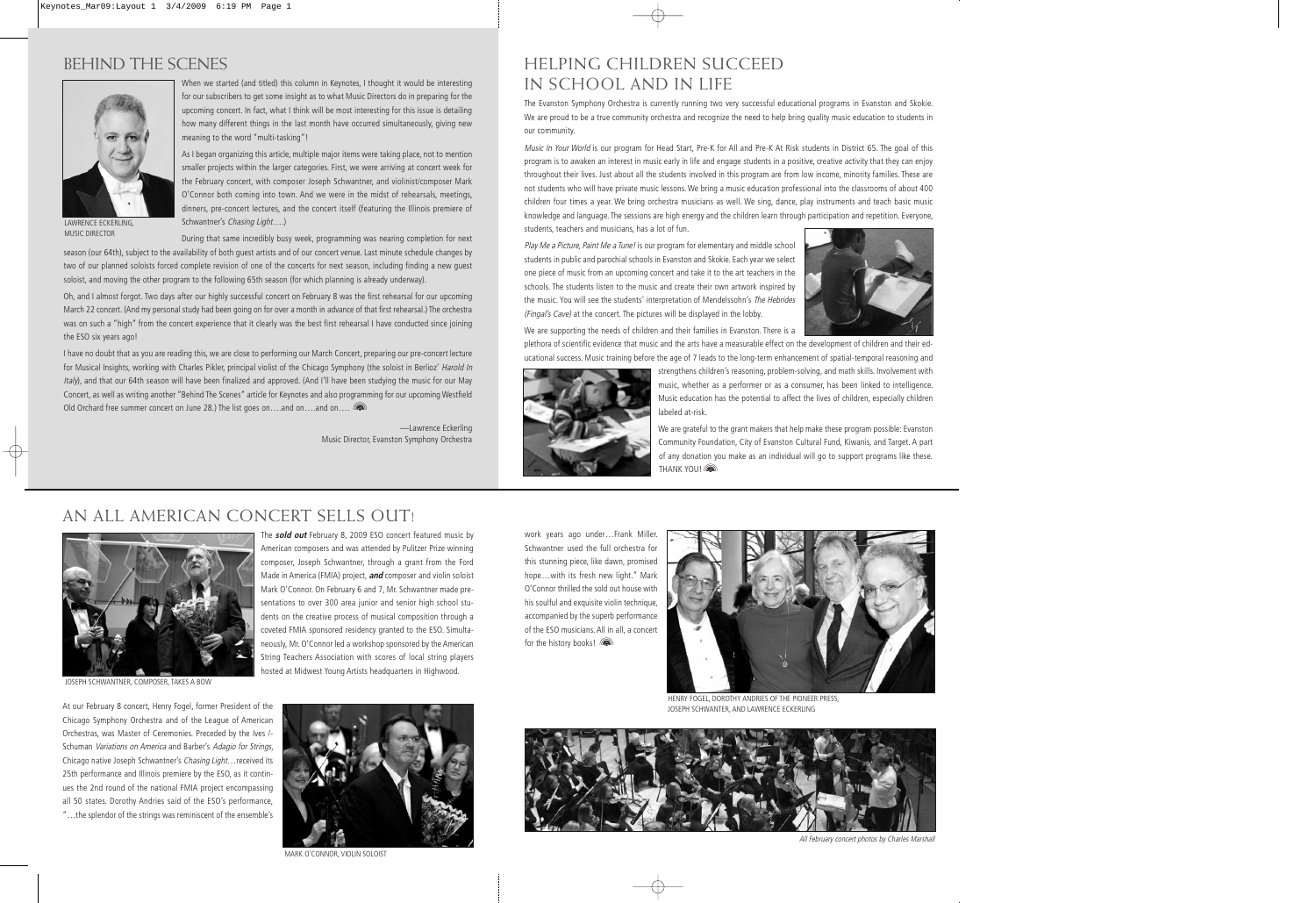#### MEET *CHARLES PIKLER* – PRINCIPAL VIOLIST

Charles Pikler, the principal violist of the Chicago Symphony since 1986, will be the viola soloist with the Evanston Symphony in its third concert of this season. He will perform "Harold in Italy" by Hector Berlioz, based on Lord Byron's poem about a melancholy dreamer named Child Harold. Charlie (as he is generally known) began taking piano lessons with his mother in his home town of Norwich, Connecticut when he was only three or four years old. He started violin lessons at the University of Connecticut at the age of 12



CHARLES PIKLER, VIOLA

and later studied viola. When he joined the Chicago Symphony in 1978, it was as a violinist.

But Charlie hadn't planned on a career in music. His career plans were geared toward engineering. "I majored in mathematics at the University of Minnesota," he points out. "But an invitation to audition for the Boston Symphony made the difference. And I guess you would conclude that the rest is history."

The viola is the least familiar of the regular string choir in an orchestra and we wondered why there are so few solo pieces composed for the instrument. "Partly because the cello can handle the higher register so well," Charlie says. "And the viola always has been an inner voice. You will notice that the violas and cellos in the orchestra frequently play in unison."

Asked if he has any hobbies, Charlie says "I don't have time. My three children are all in high school and college, so I help them – whether it's carrying things or giving suggestions about curriculum decisions." Any parent with children in that age bracket can identify with his response!

The Evanston Symphony family welcomes this wonderful artist as he joins us in performing "Harold in Italy" – which is only performed occasionally.

—Lillias Circle



#### **MUSICAL INSIGHTS FRIDAY, MARCH 20, 2009 1:30 PM**

Enhance your concert experience with a sneak preview — Composers come alive and their passions take center stage when ESO General Manager David Ellis and ESO Maestro Lawrence Eckerling take you on an insider's tour of the history and highlights behind the music. Maestro Lawrence Eckerling and lecturer David Ellis will explore the March concert program in depth. Join Maestro Eckerling for this pre-concert lecture/recital in the Westminster Place of Presbyterian Homes, 3200 Grant St. in Evanston.